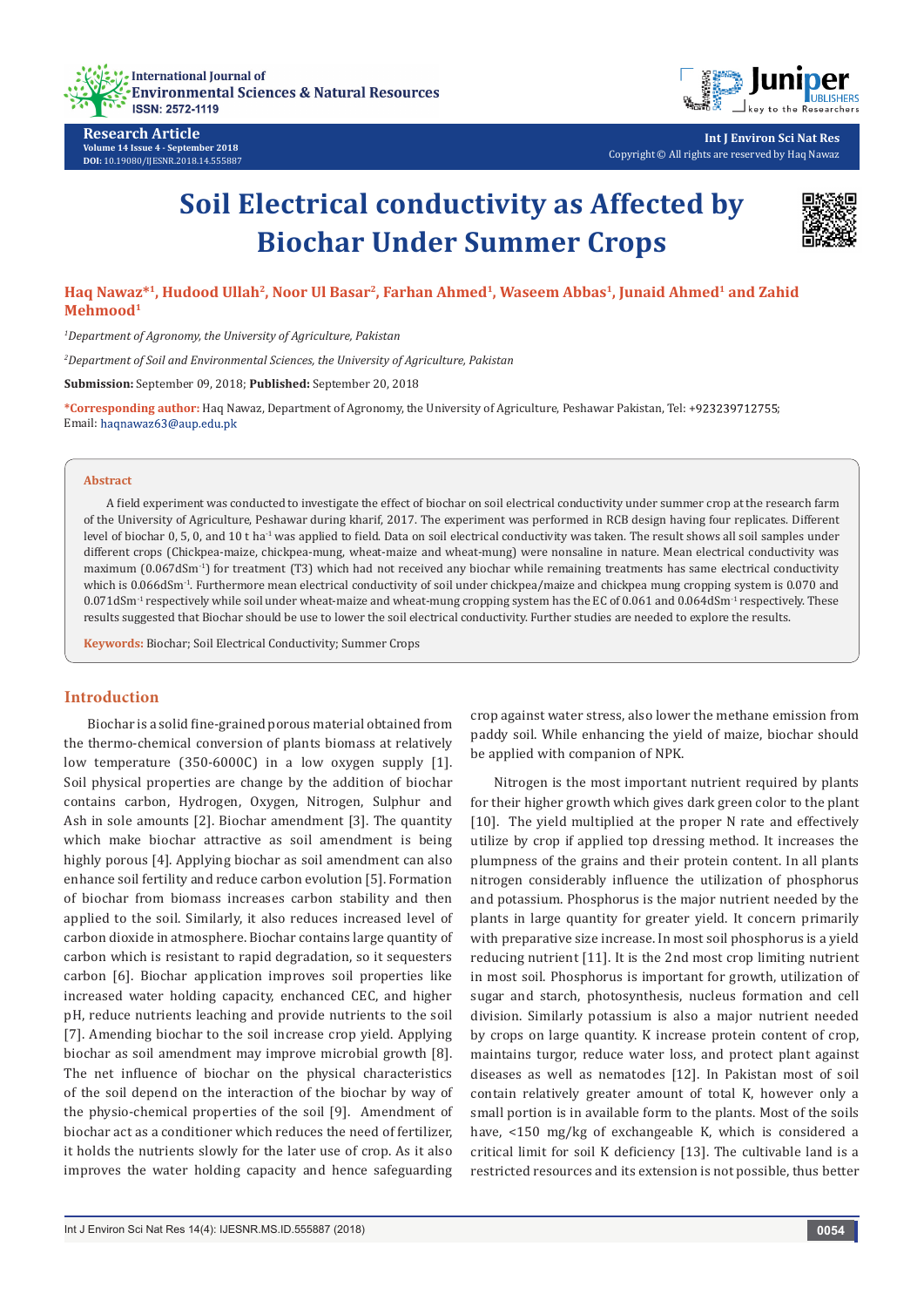crop production on sustainable basis is a great concern. This study was therefore proposed to evaluate the combined effect of biochar and NPK fertilizer on soil properties and maize crop at Peshawar valley.

Biochar has been used as a resistant organic matter by researchers and it has been used as the source of soil organic material [14]. The biochar applied to the soil showed similar effect as like the effect of organic matter [15]. Biochar is fine grained charcoal largely resistant to breakdown and high in organic carbon. It is produced from pyrolysis of plant and other organic waste food stock, Biochar application has received a growing interest as a sustainable technology to improve highly weathered or degraded soil Biochar can also improve the soil physical and chemical properties and enhance the action of soil biology, and it has been proved by researchers [16]. That biochar application increase fertility of soil and nutrients availability in plants. Biochar is an organic compound obtained by combusting plant and crop residues in a closed system under no oxygen supply [17]. Biochar is produced from products such as manures (FYM and poultry manures), crop residues, woods, trees residues and tree green waste using new pyrolytic technology [18]. Biochar usually has greater sorption capacity as compared to other organic matters [19]. The incorporation of biochar in soil decreases the loss of nutrients and thereby water resources. Furthermore, Biochar adsorbed organic contaminants in soil [20].

Phosphorus is one of the most important nutrients for higher yield in larger quantity [21]and controls mainly the reproductive growth of plant [22]. P is the second most crop-limiting nutrient in most soils. It is needed for growth, utilization of sugar and starch, photosynthesis, nucleus formation and cell division, fat and albumen formation. Energy from photosynthesis and the metabolism of carbohydrates is stored in phosphate compounds for later use in growth and reproduction [23]. Potassium (K) is an essential nutrient for plant growth and cannot be replaced by other elements. The function of potassium is associated with increased root growth and tolerance to drought, cellulose formation, enzyme activity, photosynthesis, transportation of sugar and starch. It also increases protein content of plants, maintain turgor, reduce water loss, and to protect plants against diseases and nematodes [24].

# **Materials and Methods**

To evaluate the influence of biochar on soil electrical conductivity under summer crop, a field experiment was carried out at the research farm of The University of Agriculture, Peshawar during kharif season 2017. The experiment was laid out in a RCB design having four replications. The size of the treatment plot was kept  $3 \times 3.5$ m<sup>2</sup>. The levels of biochar applied were  $(0, 5, 10 \text{ t} \text{ ha}^{-1})$ . Basal dose of NPK was applied to the crop (Table 1). Mungbean and maize crop was sown after the harvesting of chickpea and wheat from the field. Biochar were applied before sowing and thoroughly mixed in to the soil. All recommended cultural practices were followed during the growing period.

#### **Table 1.**

| <b>Treatment</b> | Biochar $(t \, ha^{-1})$ |  |  |
|------------------|--------------------------|--|--|
| T1               |                          |  |  |
| T <sub>2</sub>   |                          |  |  |
| T3               |                          |  |  |
| T4               |                          |  |  |

#### **Soil Sampling**

Soil samples from each subplot in each cropping system (chickpea-maize, chickpea-mung, wheat-maize and wheatmung) were taken at depth of 0-15 cm. Samples were packed in plastics bags and were properly labeled. Samples were transported to the lab of department of Soil and Environmental Sciences, The University of Agriculture, Peshawar. Samples were air dried at room and then placed in oven for complete drying. After complete drying samples were grounded and sieved through sieve of 2mm and collected in plastic bags properly labeled. The samples were further processed for chemical analysis.

#### **Chemical Analysis**

**Electrical Conductivity:** Ten-gram soil sample was taken in plastic bottle and 50 ml of distilled water was added to make 1:5 soil water suspensions. The suspension was shaken for 30 minutes on horizontal shaker. The EC of the soil samples was measured by the EC meter (Table 2) [25-28].

| <b>Table 2.</b> Classification of soil samples based on Electrical Conductivity. |  |  |
|----------------------------------------------------------------------------------|--|--|
|                                                                                  |  |  |

| <b>Nature of Soil</b> | Range $(dS/m)$ |  |  |
|-----------------------|----------------|--|--|
| Normal                | $\leq 4$       |  |  |
| Saline                | >4             |  |  |
| Sodic                 | <4             |  |  |
| Saline sodic          | >4             |  |  |

## **Results**

To assess the influence of biochar on soil electrical conductivity under summer crop a field experiment was conducted at agriculture research farm Malakandir, The University of Agriculture, Peshawar during summer 2017. Experiment was laid out in Randomized Complete Block design having four replications. Biochar was applied at 0, 5, 0 and 10 t ha-1. All the required biochar was applied before the sowing of crop. Mungbean and maize crop was sown with row-row distance of 75 cm, after the harvest of chickpea and wheat crop from the following fields. After harvesting of crop, soil samples were analyzed for electrical conductivity.

# **Soil Electrical Conductivity (dS m-1)**

More recently electrical conductivity has come to use for measuring the amount of total salt in solution. It is determined by the electrical conductivity meter. Electrical conductivity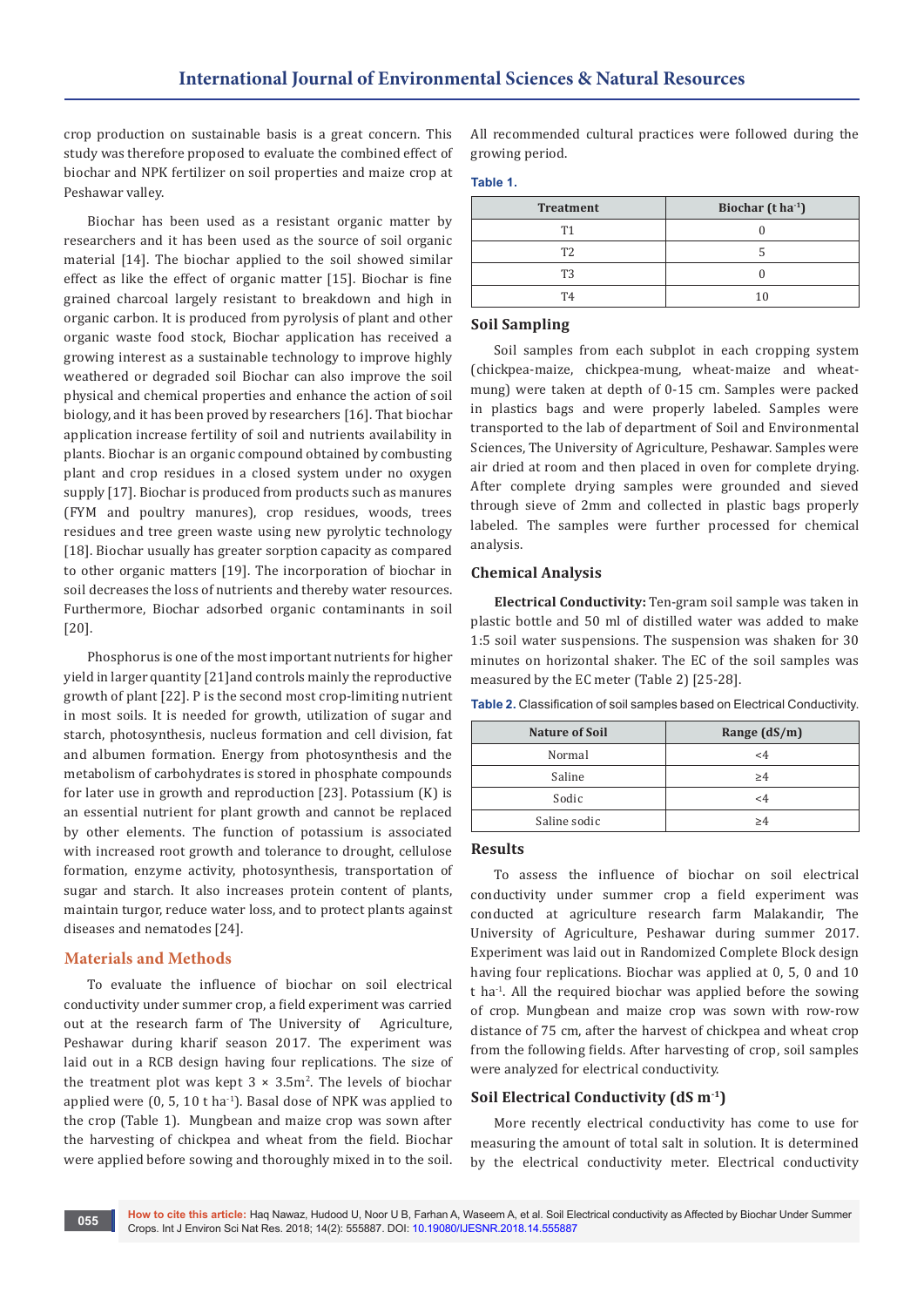increases with increasing salt concentration, these soils have no salinity problem because of high rainfall; salts are generally carried downward by rainwater into ground water and ultimately reach to ocean, streams and rivers.

Data regarding electrical conductivity is presented in Table 3. The data reveled that soil EC in almost all samples indicate that amount of total soluble salts are not too much higher. All the samples are non-saline. Furthermore the data shows that **Table 3.** Classification of soil samples based on Electrical Conductivity. mean electrical conductivity was maximum (0.067dSm-1) for treatment (T3) which had not received any biochar while remaining treatments has same electrical conductivity which is 0.066dSm-1. Furthermore, mean electrical conductivity of soil under chickpea/maize and chickpea mung cropping system is 0.070 and 0.071dSm-1 respectively while soil under wheatmaize and wheat-mung cropping system has the EC of 0.061 and 0.064dSm-1 respectively.

| Biochar (t/ha) | Chickpea/Maize | <b>Wheat/Maize</b> | Chickpea/Mung | Wheat/Mung | Mean  |
|----------------|----------------|--------------------|---------------|------------|-------|
| $T1 = 0$       | 0.070          | 0.062              | 0.071         | 0.061      | 0.066 |
| $T2 = 5$       | 0.071          | 0.062              | 0.069         | 0.063      | 0.066 |
| $T3 = 0$       | 0.070          | 0.062              | 0.071         | 0.064      | 0.067 |
| $T4 = 10$      | 0.070          | 0.061              | 0.072         | 0.063      | 0.066 |
| Mean           | 0.070          | 0.061              | 0.071         | 0.063      |       |

# **Conclusion and Recommendations**

The following conclusions could be drawn from the present research work.

a) All the soil samples under all summer crops (Chickpeamaize, chickpea-mung, wheat-maize and wheat-mung) were non-saline in nature having very low electrical conductivity.

b) It could be recommended from obtained conclusions that.

c) Biochar should be use to lower the soil electrical conductivity.

d) Further studies is needed to explore the results.

## **References**

- 1. [Amonette J, S Joseph \(2009\) Characteristics of biochar Micro-chemical](https://www.biochar-international.org/book/)  [properties. In biochar for environmental management: Science and](https://www.biochar-international.org/book/)  [Technology \(J Lehmann and S Joseph edu\) Earthscan London, p. 33-52.](https://www.biochar-international.org/book/)
- 2. [Arif M, A Ali, M Umair, F Munsif, K Ali, et al. \(2012\) Effect of biochar,](http://www.aup.edu.pk/sj_pdf/EFFECT%20OF%20BIOCHAR,%20FYM%20AND%20MINERAL%20NITROGEN%20-35-2012.pdf)  [FYM and mineral nitrogen alone and in combination on yield and yield](http://www.aup.edu.pk/sj_pdf/EFFECT%20OF%20BIOCHAR,%20FYM%20AND%20MINERAL%20NITROGEN%20-35-2012.pdf)  [components of maize. Sarhad J Agric 28\(2\): 191-195.](http://www.aup.edu.pk/sj_pdf/EFFECT%20OF%20BIOCHAR,%20FYM%20AND%20MINERAL%20NITROGEN%20-35-2012.pdf)
- 3. [Bajawa MI, F Rehman \(1996\) Soil and fertilizer Potassium. soil science](https://scialert.net/fulltext/?doi=pjbs.2000.2082.2086)  [E Bashir, R Bantle, pp. 317-341.](https://scialert.net/fulltext/?doi=pjbs.2000.2082.2086)
- 4. [Carter S, S Shackley, S Sohi, TB Suy \(2013\) The impact of biochar](http://www.mdpi.com/2073-4395/3/2/404/pdf)  [application on soil properties and plant growth of lettuce \(Lactuca](http://www.mdpi.com/2073-4395/3/2/404/pdf)  [sativa\) and cabbage \(brassica chinensis\). Agronomy 3: 404-418](http://www.mdpi.com/2073-4395/3/2/404/pdf).
- 5. [Chen ML, XL Jiang, BY Zoov, ZY Zheri \(1994\) Mathematical models](https://www.researchgate.net/publication/308642065_Growth_and_yield_response_of_maize_to_nitrogen_and_phosphorus_rates_with_varying_irrigation_timings)  [and best combination of high yield cultivation technique for repeseed](https://www.researchgate.net/publication/308642065_Growth_and_yield_response_of_maize_to_nitrogen_and_phosphorus_rates_with_varying_irrigation_timings)  [variety Zhenyouyoum. Acta Agriculture Zhejiangensi 6: 22-26](https://www.researchgate.net/publication/308642065_Growth_and_yield_response_of_maize_to_nitrogen_and_phosphorus_rates_with_varying_irrigation_timings).
- 6. [Cornelissen G, V Martinsen, V Alling, GD Breedveld, DW Rutherford, et](https://openknowledge.worldbank.org/handle/10986/2395)  [al. \(2010\) Bioenergy development issues and impacts for poverty and](https://openknowledge.worldbank.org/handle/10986/2395)  [natural resource management. World Bank Publication.](https://openknowledge.worldbank.org/handle/10986/2395)
- 7. [FAO \(2007\) Utilization of tropical nutrition paper 4711, FAO, Rome.](http://www.fao.org/docrep/w0078e/w0078e12.htm)
- 8. [Glaser B, J Lehmann, W Zech \(2002\) Ameliorating physical and](https://www.hindawi.com/journals/ija/2017/3158207/)  [chemical properties and plant growth of pot growth lettuce \(lactuca](https://www.hindawi.com/journals/ija/2017/3158207/)  [sativa\) and cabbage \(brassica chinensis\). Agronomy 3: 404-418](https://www.hindawi.com/journals/ija/2017/3158207/)
- 9. [Hale A, Obia, J Mulder \(2013\) Biochar effect on maize yield and soil](http://www.mdpi.com/2073-4395/3/2/256)  [characteristics in five conservation farming sites in Zambia. Agronomy](http://www.mdpi.com/2073-4395/3/2/256)  [3\(2\): 256-274.](http://www.mdpi.com/2073-4395/3/2/256)
- 10. [Husssain N, AZ Khan, H Akbar, NG Bangash, ZH Khan, et al. \(2007\)](http://www.aup.edu.pk/sj_pdf/RESPONSE%20OF%20MAIZE%20VARIETIES%20TO.pdf)  [Response of maize varieties to phosphorus and potassium levels.](http://www.aup.edu.pk/sj_pdf/RESPONSE%20OF%20MAIZE%20VARIETIES%20TO.pdf)  [Sarhad J Agric 23 \(4\): 882-888.](http://www.aup.edu.pk/sj_pdf/RESPONSE%20OF%20MAIZE%20VARIETIES%20TO.pdf)
- 11. [Ihsan H, IH Khalil, H Rehman, M Iqbal \(2005\) Genotypic variability for](https://www.researchgate.net/publication/288267072_Genotypic_variability_for_morphological_and_reproductive_traits_among_exotic_maize_hybrids)  [morohological traits among exotic maize hybrids. Sarhad J Agric 21\(4\):](https://www.researchgate.net/publication/288267072_Genotypic_variability_for_morphological_and_reproductive_traits_among_exotic_maize_hybrids)  [599-602.](https://www.researchgate.net/publication/288267072_Genotypic_variability_for_morphological_and_reproductive_traits_among_exotic_maize_hybrids)
- 12. [Imran M, M Arif, S Ali, S Ahmad, Majidullah, et al. \(2014\) Integration](https://www.researchgate.net/publication/270157818_Integration_of_Biochar_with_Organic_and_Inorganic_Sources_of_Phosphorous_for_Improving_Maize_Productivity)  [of biochar with organic and in organic sources of phosphorus for](https://www.researchgate.net/publication/270157818_Integration_of_Biochar_with_Organic_and_Inorganic_Sources_of_Phosphorous_for_Improving_Maize_Productivity)  [improving maize productivity. Journal of Envionment and Earth](https://www.researchgate.net/publication/270157818_Integration_of_Biochar_with_Organic_and_Inorganic_Sources_of_Phosphorous_for_Improving_Maize_Productivity)  [Science 4\(11\): 1-6](https://www.researchgate.net/publication/270157818_Integration_of_Biochar_with_Organic_and_Inorganic_Sources_of_Phosphorous_for_Improving_Maize_Productivity)
- 13. [John A, Fagbenro O, Suarau Oshunsanya, A Bolarinwa, Oyeleye \(2015\)](https://www.tandfonline.com/doi/abs/10.1080/00103624.2015.1005222)  [Effects of Gliricidia Biochar and Inorganic Fertilizer on Moringa plant](https://www.tandfonline.com/doi/abs/10.1080/00103624.2015.1005222)  [Grpwn in an Oxisol. Communications in soil science and plant analysis](https://www.tandfonline.com/doi/abs/10.1080/00103624.2015.1005222)  [46: 619-626.](https://www.tandfonline.com/doi/abs/10.1080/00103624.2015.1005222)
- 14. [Kannan RL, M Dhivya, D Binaya, RL Krishna, SK Kumarn \(2013\) Effect](http://bepls.com/july_2013/10.pdf)  [of integrated nutrient management on soil fertility and productivity](http://bepls.com/july_2013/10.pdf)  [in maize. Bulletin of Environment, Pharmacology and Life Sciences 2](http://bepls.com/july_2013/10.pdf)  [\(8\): 61-67](http://bepls.com/july_2013/10.pdf)
- 15. [Khaliq T, T Mehmood, J Kamal, A Masood \(2004\) Effectiveness of](https://www.researchgate.net/publication/242489130_Effectiveness_of_Farmyard_Manure_Poultry_Manure_and_Nitrogen_for_Corn_Zea_mays_L_Productivity)  [farmyard manure, poultry manure and nitrogen for corn productivity.](https://www.researchgate.net/publication/242489130_Effectiveness_of_Farmyard_Manure_Poultry_Manure_and_Nitrogen_for_Corn_Zea_mays_L_Productivity)  [International Journal of Agriculture and Biology 6\(2\): 260-263.](https://www.researchgate.net/publication/242489130_Effectiveness_of_Farmyard_Manure_Poultry_Manure_and_Nitrogen_for_Corn_Zea_mays_L_Productivity)
- 16. [Lehmann J, S Joseph \(2009\) Biochar for environmental management.](https://www.biochar-international.org/book/)  [Earthscan Publisher Ltd pp. 658-978.](https://www.biochar-international.org/book/)
- 17. [Malival PL \(2001\) Agronomy at a glance. Agrotech publishing academy,](https://www.sapnaonline.com/shop/Publisher/AGROTECH%20PUBLISHING%20ACADEMY-UDAIPUR)  [Udaipur pp. 78-80.](https://www.sapnaonline.com/shop/Publisher/AGROTECH%20PUBLISHING%20ACADEMY-UDAIPUR)
- 18. [Masek O \(2009\) Biochar production technologies.](file:///E:/Sandeep/Jp/JP%20pdfs/24-08-2018/14-09-2018/19-09-2018/IJESNR.MS.ID.555887/IJESNR-RA-18-901_W/1.%09http:/www.geos.ed.ac.uk/sccs%20/biochar/documents/BiocharLaunch-Omasek.pdf.)
- 19. [Masood T, R Gul, F Munsif, F Jalal, Z Hussain, et al. \(2011\) Effect of](https://www.researchgate.net/publication/268011160_EFFECT_OF_DIFFERENT_PHOSPHORUS_LEVELS_ON_THE_YIELD_AND_YIELD_COMPONENTS_OF_MAIZE)  [different phosphorus levels on the yield and yield components of](https://www.researchgate.net/publication/268011160_EFFECT_OF_DIFFERENT_PHOSPHORUS_LEVELS_ON_THE_YIELD_AND_YIELD_COMPONENTS_OF_MAIZE)  [maize. Sarhad Journal of Agriculture 27\(2\): 167-170](https://www.researchgate.net/publication/268011160_EFFECT_OF_DIFFERENT_PHOSPHORUS_LEVELS_ON_THE_YIELD_AND_YIELD_COMPONENTS_OF_MAIZE).
- 20. Memon SQ, N Mirjat, AQ Mughal, N Amjad (2012) Effects of different tillage and fertilizer treatment on growth and yield components of maize. Pak J Agri Agril Engg Vet Sci 28(2): 160-176.
- 21. MNFSR (2013-2014) Ministry of National Food Security and Research. Govt of Pakistan Economic wing, Islamabad.
- 22. [Pandian KP, Subramaniayan P, Gnasekaran, S Chitraputhirapillai \(2016\)](https://www.tandfonline.com/doi/abs/10.1080/03650340.2016.1139086)  [Effect of biochar amendment on soil physical, chemical and biological](https://www.tandfonline.com/doi/abs/10.1080/03650340.2016.1139086)  [properties and groundnut yield in rain fed Alfisol of semiarid tropics.](https://www.tandfonline.com/doi/abs/10.1080/03650340.2016.1139086)  [Archives of Argon and Soil Sci 62\(9\): 1293-1310.](https://www.tandfonline.com/doi/abs/10.1080/03650340.2016.1139086)
- 23. [Pietikainen J, O Kiikkila, H Fritze \(2000\) Charcoal as a habitat for](https://onlinelibrary.wiley.com/doi/abs/10.1034/j.1600-0706.2000.890203.x)  [microbes and its effect on the microbial community of the underlying](https://onlinelibrary.wiley.com/doi/abs/10.1034/j.1600-0706.2000.890203.x)  [humus. Oikos International 89: 231-242.](https://onlinelibrary.wiley.com/doi/abs/10.1034/j.1600-0706.2000.890203.x)